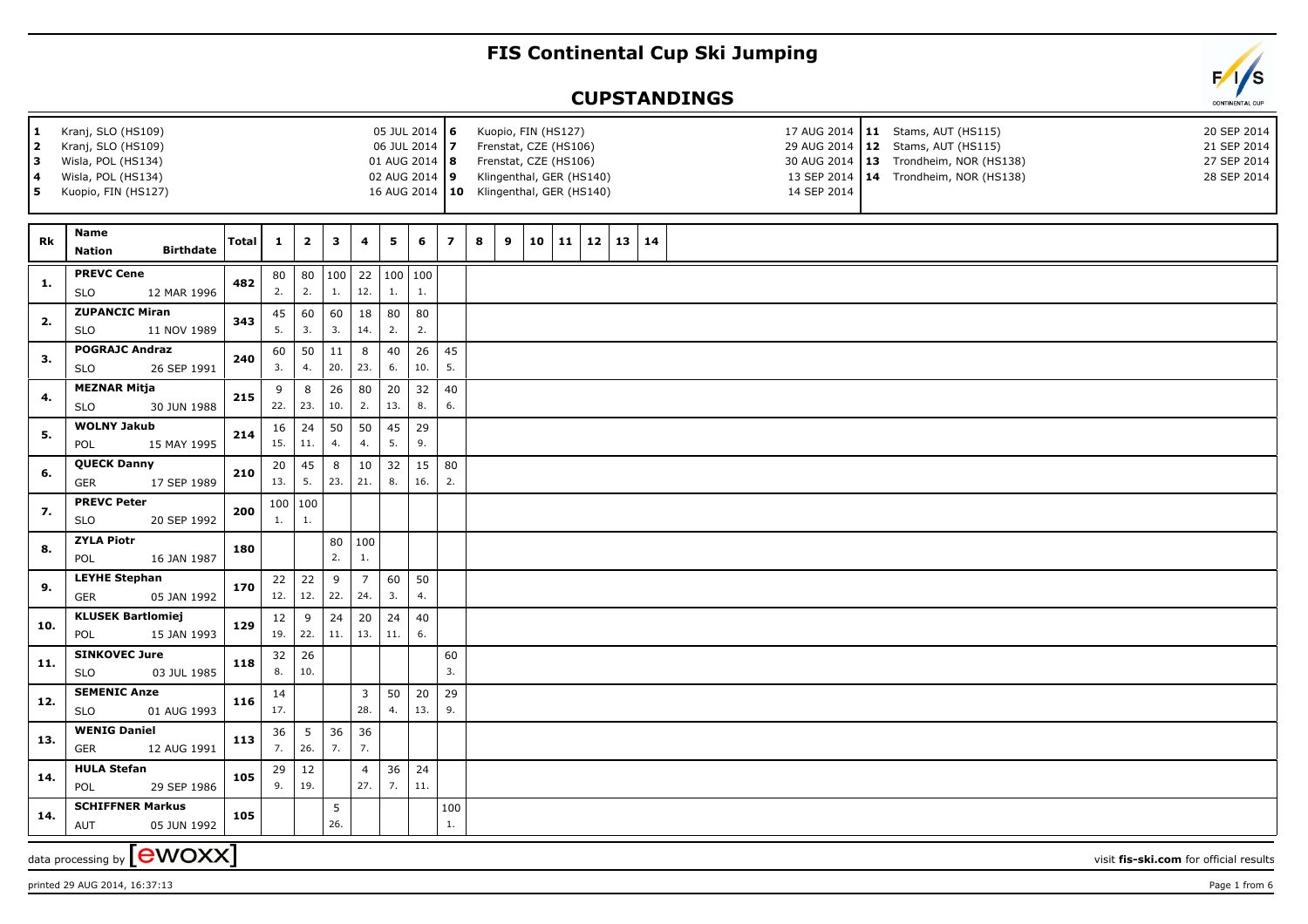| Rk  | <b>Name</b>                                              | <b>Total</b> | $\mathbf{1}$ | $\overline{\mathbf{2}}$ | $\mathbf{3}$           | 4         | 5                     | 6         | $\overline{z}$        | 8 | 9 | 10 | 11 | $12 \mid 13$ | 14 |  |
|-----|----------------------------------------------------------|--------------|--------------|-------------------------|------------------------|-----------|-----------------------|-----------|-----------------------|---|---|----|----|--------------|----|--|
|     | <b>Birthdate</b><br><b>Nation</b>                        |              |              |                         |                        |           |                       |           |                       |   |   |    |    |              |    |  |
| 16. | ZIOBRO Jan<br>POL<br>24 JUN 1991                         | 100          |              |                         | 40<br>6.               | 60<br>3.  |                       |           |                       |   |   |    |    |              |    |  |
| 17. | <b>KUBACKI Dawid</b><br>12 MAR 1990<br>POL               | 85           |              |                         | 45<br>5.               | 40<br>6.  |                       |           |                       |   |   |    |    |              |    |  |
| 18. | <b>STREITLER Patrick</b><br>17 APR 1995<br>AUT           | 83           | 20<br>13.    | 20<br>13.               | 32<br>8.               | 11<br>20. |                       |           |                       |   |   |    |    |              |    |  |
| 19. | <b>MUOTKA Olli</b><br>14 JUL 1988<br>FIN                 | 76           |              |                         |                        |           | 16<br>15.             | 60<br>3.  |                       |   |   |    |    |              |    |  |
|     |                                                          |              |              |                         |                        |           |                       |           |                       |   |   |    |    |              |    |  |
| 20. | <b>BIEGUN Krzysztof</b><br>21 MAY 1994<br>POL            | 73           |              |                         |                        | 45<br>5.  | 22<br>12.             | 6<br>25.  |                       |   |   |    |    |              |    |  |
| 21. | <b>ZNISZCZOL Aleksander</b><br>08 MAR 1994<br>POL        | 69           | 11<br>20.    | $\overline{7}$<br>24.   | $6\phantom{.}6$<br>25. |           |                       | 45<br>5.  |                       |   |   |    |    |              |    |  |
| 22. | <b>AIGNER Clemens</b><br>02 FEB 1993<br>AUT              | 65           | 10<br>21.    | 16<br>15.               | 13<br>18.              | 26<br>10. |                       |           |                       |   |   |    |    |              |    |  |
|     | <b>HVALA Jaka</b>                                        |              |              | 11                      | 20                     | 12        | 15                    | $\vert$ 5 |                       |   |   |    |    |              |    |  |
| 23. | <b>SLO</b><br>15 JUL 1993                                | 63           |              | 20.                     | 13.                    | 19.       | 16.                   | 26.       |                       |   |   |    |    |              |    |  |
| 24. | <b>LAMY CHAPPUIS Ronan</b><br>10 SEP 1993<br>FRA         | 55           | 26<br>10.    | 29<br>9.                |                        |           |                       |           |                       |   |   |    |    |              |    |  |
|     | <b>KOBAYASHI Junshiro</b>                                |              |              |                         | 29                     | 24        |                       |           |                       |   |   |    |    |              |    |  |
| 25. | 11 JUN 1991<br>JPN                                       | 53           |              |                         | 9.                     | 11.       |                       |           |                       |   |   |    |    |              |    |  |
| 26. | <b>KALINITSCHENKO Anton</b><br><b>RUS</b><br>22 JUL 1982 | 51           |              |                         | $\mathbf{1}$<br>30.    |           | $\overline{7}$<br>24. | 36<br>7.  | $\overline{7}$<br>24. |   |   |    |    |              |    |  |
| 27. | <b>TOLLINGER Elias</b><br>AUT<br>25 MAR 1995             | 50           |              |                         |                        |           |                       |           | 50<br>4.              |   |   |    |    |              |    |  |
| 27. | <b>KRANJEC Robert</b>                                    | 50           | 50           |                         |                        |           |                       |           |                       |   |   |    |    |              |    |  |
|     | 16 JUL 1981<br><b>SLO</b>                                |              | 4.           |                         |                        |           |                       |           |                       |   |   |    |    |              |    |  |
| 29. | <b>BRADATSCH Sebastian</b><br><b>GER</b><br>08 MAY 1996  | 45           |              |                         | 22<br>12.              | 14<br>17. | 9<br>22.              |           |                       |   |   |    |    |              |    |  |
| 29. | <b>NAGLIC Tomaz</b><br><b>SLO</b><br>18 JUL 1989         | 45           |              | 45<br>5.                |                        |           |                       |           |                       |   |   |    |    |              |    |  |
|     | <b>ITO Kenshiro</b>                                      |              |              |                         | 15                     | 29        |                       |           |                       |   |   |    |    |              |    |  |
| 31. | <b>JPN</b><br>08 JAN 1990                                | 44           |              |                         | 16.                    | 9.        |                       |           |                       |   |   |    |    |              |    |  |
| 32. | <b>WINTER Paul</b>                                       | 41           |              |                         |                        |           | 29                    | 12        |                       |   |   |    |    |              |    |  |
|     | 05 OCT 1997<br>GER                                       |              |              |                         |                        |           | 9.                    | 19.       |                       |   |   |    |    |              |    |  |
| 33. | <b>LEJA Krzysztof</b><br>POL<br>21 FEB 1996              | 40           |              |                         |                        | 32<br>8.  |                       |           | 8<br>23.              |   |   |    |    |              |    |  |
| 33. | <b>TEPES Jurij</b><br><b>SLO</b><br>14 FEB 1989          | 40           | 40<br>6.     |                         |                        |           |                       |           |                       |   |   |    |    |              |    |  |

data processing by **CWOXX** visit **fis-ski.com** for official results

printed 29 AUG 2014, 16:37:13 Page 2 from 6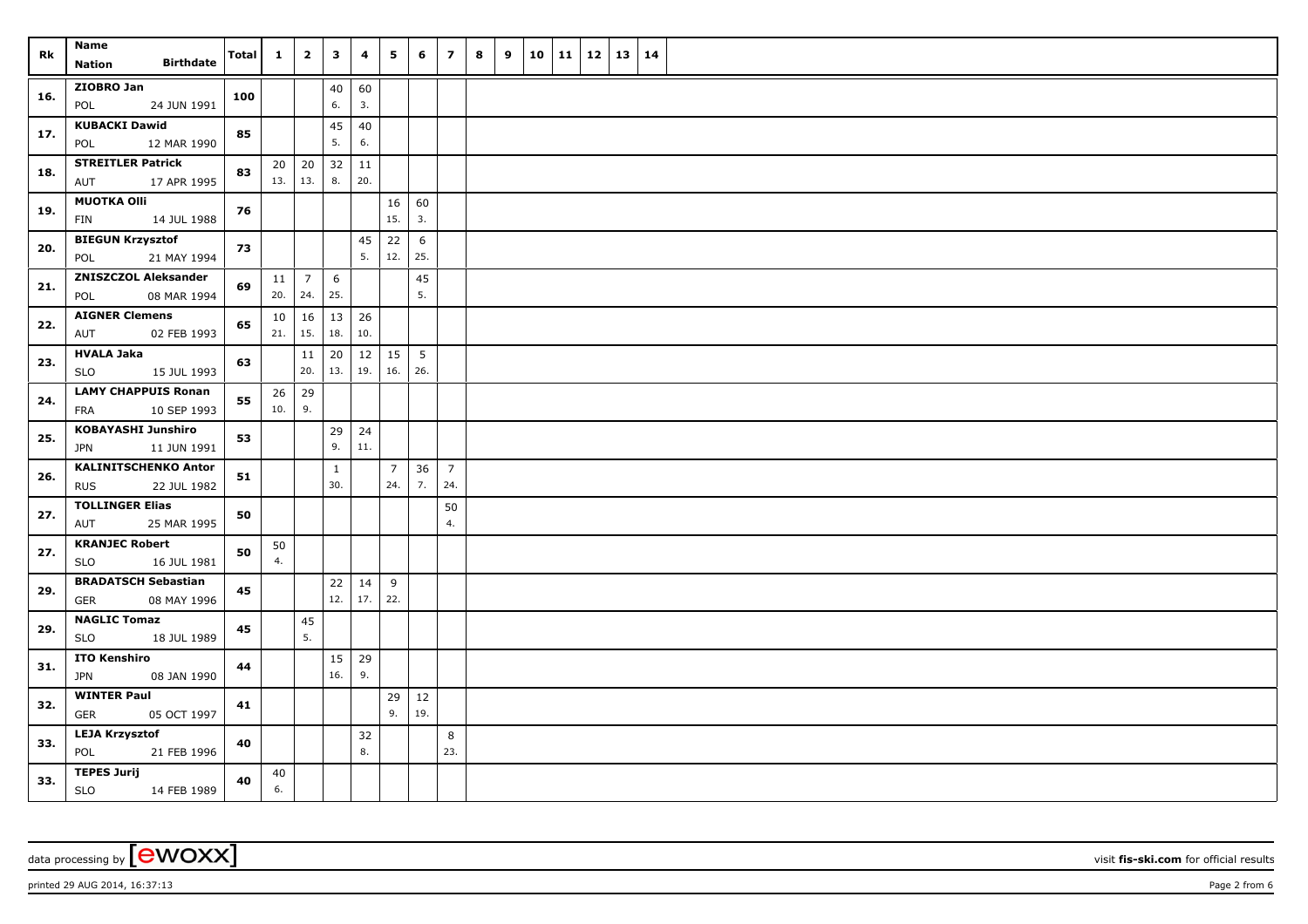| Rk  | Name<br><b>Birthdate</b><br><b>Nation</b>                 | <b>Total</b> | $\mathbf{1}$        | $\overline{2}$       | $\overline{\mathbf{3}}$ | 4         | 5         | 6                     | $\overline{z}$ | 8 | 9 | 10 11 | 12 | 13 | $\vert$ 14 |  |
|-----|-----------------------------------------------------------|--------------|---------------------|----------------------|-------------------------|-----------|-----------|-----------------------|----------------|---|---|-------|----|----|------------|--|
| 35. | <b>MAKSIMOCHKIN Mikhail</b><br><b>RUS</b><br>29 AUG 1993  | 39           | 11.                 | $24 \mid 15$<br> 16. |                         |           |           |                       |                |   |   |       |    |    |            |  |
| 35. | <b>FUCHS Tim</b><br>03 AUG 1997<br>GER                    | 39           |                     |                      |                         |           | 26<br>10. | 13<br>18.             |                |   |   |       |    |    |            |  |
| 37. | <b>SARDYKO Alexander</b><br>08 MAY 1990<br><b>RUS</b>     | 37           |                     |                      |                         |           |           | 11<br>20.             | 26<br>10.      |   |   |       |    |    |            |  |
| 38. | <b>MANDL Ziga</b><br><b>SLO</b><br>13 JAN 1990            | 36           |                     |                      |                         |           |           |                       | 36<br>7.       |   |   |       |    |    |            |  |
| 38. | <b>NOMME Martti</b><br>07 AUG 1993<br>EST                 | 36           |                     |                      |                         |           | 18<br>14. | 18<br>14.             |                |   |   |       |    |    |            |  |
| 38. | <b>PUNGERTAR Matjaz</b><br><b>SLO</b><br>14 AUG 1990      | 36           |                     | 36<br>7.             |                         |           |           |                       |                |   |   |       |    |    |            |  |
| 41. | <b>PREVC Domen</b><br>04 JUN 1999<br><b>SLO</b>           | 32           |                     | 32<br>8.             |                         |           |           |                       |                |   |   |       |    |    |            |  |
| 41. | <b>SOKOLENKO Konstantin</b><br>KAZ<br>09 NOV 1987         | 32           |                     |                      |                         |           |           |                       | 32<br>8.       |   |   |       |    |    |            |  |
| 43. | <b>BRESADOLA Davide</b><br>10 SEP 1988<br>ITA             | 29           |                     |                      | 16<br>15.               | 13<br>18. |           |                       |                |   |   |       |    |    |            |  |
| 44. | <b>ZHAPAROV Marat</b><br>KAZ<br>25 AUG 1985               | 28           |                     |                      |                         |           |           | 16<br>15.             | $12\,$<br>19.  |   |   |       |    |    |            |  |
| 45. | <b>BOYARINTSEV Vladislav</b><br><b>RUS</b><br>31 OCT 1994 | 27           | 24.                 | $7 \mid 20$<br> 13.  |                         |           |           |                       |                |   |   |       |    |    |            |  |
| 46. | <b>HUBER Daniel</b><br>02 JAN 1993<br>AUT                 | 26           |                     |                      | 10<br>21.               | 16<br>15. |           |                       |                |   |   |       |    |    |            |  |
| 46. | <b>MAYLAENDER Dominik</b><br>20 MAR 1995<br>GER           | 26           |                     |                      |                         | 15<br>16. |           |                       | 11<br>20.      |   |   |       |    |    |            |  |
| 46. | <b>PASCHKE Pius</b><br>GER<br>20 MAY 1990                 | 26           |                     |                      | $\overline{2}$<br>29.   |           |           |                       | 24<br>11.      |   |   |       |    |    |            |  |
| 49. | <b>HEISKANEN Sami</b><br>14 OCT 1991<br>FIN               | 25           |                     |                      |                         |           | 11<br>20. | 14<br>17.             |                |   |   |       |    |    |            |  |
| 49. | <b>CIKL Martin</b><br>17 AUG 1987<br>CZE                  | 25           |                     |                      | $\overline{7}$<br>24.   |           |           |                       | 18<br>14.      |   |   |       |    |    |            |  |
| 51. | <b>PEIER Killian</b><br>SUI<br>28 MAR 1995                | 24           |                     |                      | 12<br>19.               |           | 8<br>23.  | $\overline{4}$<br>27. |                |   |   |       |    |    |            |  |
| 51. | <b>DESCOMBES SEVOIE Vin</b><br>FRA<br>09 JAN 1984         | 24           | $13 \mid 11$<br>18. | 20.                  |                         |           |           |                       |                |   |   |       |    |    |            |  |
| 53. | <b>TANDE Daniel-Andre</b><br><b>NOR</b><br>24 JAN 1994    | 23           |                     |                      | 14<br>17.               | 9<br>22.  |           |                       |                |   |   |       |    |    |            |  |

data processing by **CWOXX** visit **fis-ski.com** for official results

printed 29 AUG 2014, 16:37:13 Page 3 from 6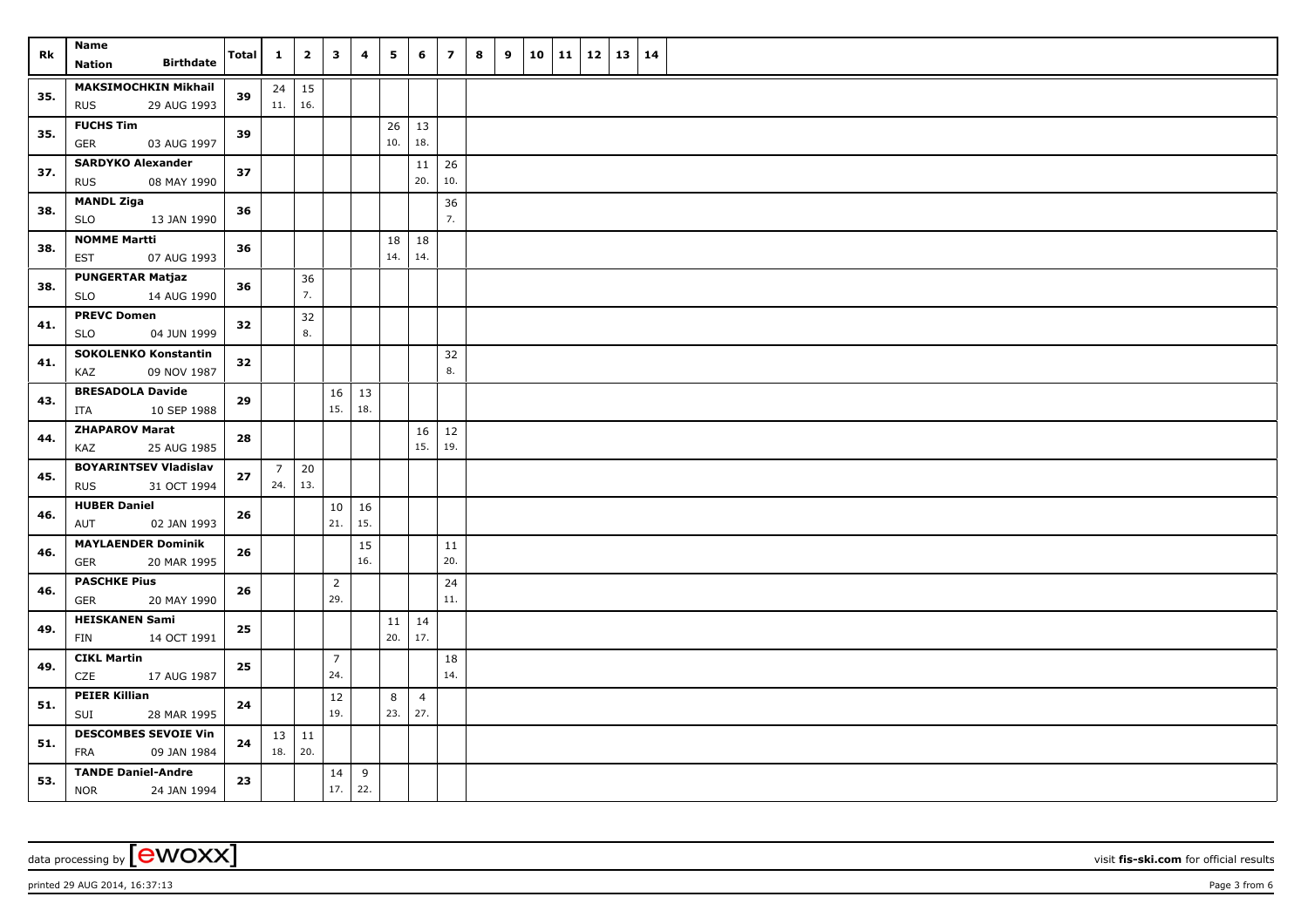| Rk  | <b>Name</b><br><b>Birthdate</b>                    | Total | $\mathbf{1}$          | $\overline{\mathbf{2}}$ | $\overline{\mathbf{3}}$ | 4        | 5         | 6                     | $\overline{z}$ | 8 | 9 |  | $10$   11   12   13   14 |  |  |
|-----|----------------------------------------------------|-------|-----------------------|-------------------------|-------------------------|----------|-----------|-----------------------|----------------|---|---|--|--------------------------|--|--|
|     | <b>Nation</b>                                      |       |                       |                         |                         |          |           |                       |                |   |   |  |                          |  |  |
| 53. | <b>LOITZL Wolfgang</b><br>AUT<br>13 JAN 1980       | 23    |                       |                         | 18<br>14.               | 5<br>26. |           |                       |                |   |   |  |                          |  |  |
| 55. | <b>KANTYKA Przemyslaw</b><br>POL<br>15 DEC 1996    | 22    |                       |                         | $\mathbf{3}$<br>28.     | 6<br>25. |           |                       | 13<br>18.      |   |   |  |                          |  |  |
| 55. | <b>GRIGOLI Marco</b><br>SUI<br>27 APR 1991         | 22    | 8 <sup>1</sup><br>23. | 14<br>17.               |                         |          |           |                       |                |   |   |  |                          |  |  |
| 55. | <b>EGLOFF Luca</b>                                 | 22    |                       |                         |                         |          |           | 22                    |                |   |   |  |                          |  |  |
|     | SUI<br>06 JUN 1995                                 |       |                       |                         |                         |          |           | 12.                   |                |   |   |  |                          |  |  |
| 55. | <b>MIETUS Grzegorz</b><br>POL<br>20 FEB 1993       | 22    |                       |                         |                         |          |           |                       | $22$<br>12.    |   |   |  |                          |  |  |
| 59. | <b>KARLEN Gabriel</b><br>10 MAR 1994<br>SUI        | 21    |                       |                         |                         |          | 14<br>17. | $\overline{7}$<br>24. |                |   |   |  |                          |  |  |
| 60. | <b>LUNARDI Michael</b><br>ITA<br>21 SEP 1992       | 20    | 3 <sup>7</sup><br>28. | $\overline{3}$<br>28.   |                         |          | 6<br>25.  | 8<br>23.              |                |   |   |  |                          |  |  |
|     | <b>HAZETDINOV Ilmir</b>                            |       |                       |                         |                         |          |           |                       | 20             |   |   |  |                          |  |  |
| 60. | <b>RUS</b><br>28 OCT 1991                          | 20    |                       |                         |                         |          |           |                       | 13.            |   |   |  |                          |  |  |
| 62. | <b>HOFER Thomas</b><br>AUT<br>28 JAN 1996          | 17    | $\mathbf{1}$<br>30.   |                         |                         |          |           |                       | 16<br>15.      |   |   |  |                          |  |  |
| 63. | <b>DEZMAN Nejc</b><br><b>SLO</b><br>07 DEC 1992    | 15    | 15<br>16.             |                         |                         |          |           |                       |                |   |   |  |                          |  |  |
|     | <b>MAYLAENDER Jan</b>                              |       |                       |                         |                         |          |           |                       | 15             |   |   |  |                          |  |  |
| 63. | GER<br>29 MAR 1992                                 | 15    |                       |                         |                         |          |           |                       | 16.            |   |   |  |                          |  |  |
| 65. | JANDA Jakub<br><b>CZE</b><br>27 APR 1978           | 14    |                       |                         |                         |          |           |                       | 14<br>17.      |   |   |  |                          |  |  |
| 66. | VALTA Ossi-Pekka<br>22 NOV 1991<br>FIN             | 13    |                       |                         |                         |          | 13<br>18. |                       |                |   |   |  |                          |  |  |
| 66. | <b>OJALA Juho</b><br>17 MAR 1995<br>FIN            | 13    |                       |                         |                         |          | 3<br>28.  | 10<br>21.             |                |   |   |  |                          |  |  |
| 66. | <b>JUSTIN Rok</b><br>SLO<br>06 APR 1993            | 13    |                       | 13<br>18.               |                         |          |           |                       |                |   |   |  |                          |  |  |
|     | <b>SIEGEL David</b>                                |       |                       |                         |                         |          | 12        |                       |                |   |   |  |                          |  |  |
| 69. | GER<br>28 AUG 1996                                 | 12    |                       |                         |                         |          | 19.       |                       |                |   |   |  |                          |  |  |
| 69. | <b>KORNILOV Denis</b><br><b>RUS</b><br>17 AUG 1986 | 12    | 6<br>25.              | 6<br>25.                |                         |          |           |                       |                |   |   |  |                          |  |  |
|     | <b>DREHER Michael</b>                              |       | 5                     |                         |                         |          |           |                       | 6              |   |   |  |                          |  |  |
| 71. | <b>GER</b><br>30 JAN 1993                          | 11    | 26.                   |                         |                         |          |           |                       | 25.            |   |   |  |                          |  |  |
| 71. | <b>TOROK Eduard</b><br>ROU<br>02 MAY 1997          | 11    |                       | $\mathbf{1}$<br>30.     |                         |          | 10<br>21. |                       |                |   |   |  |                          |  |  |

data processing by **CWOXX** wisit **fis-ski.com** for official results

printed 29 AUG 2014, 16:37:13 Page 4 from 6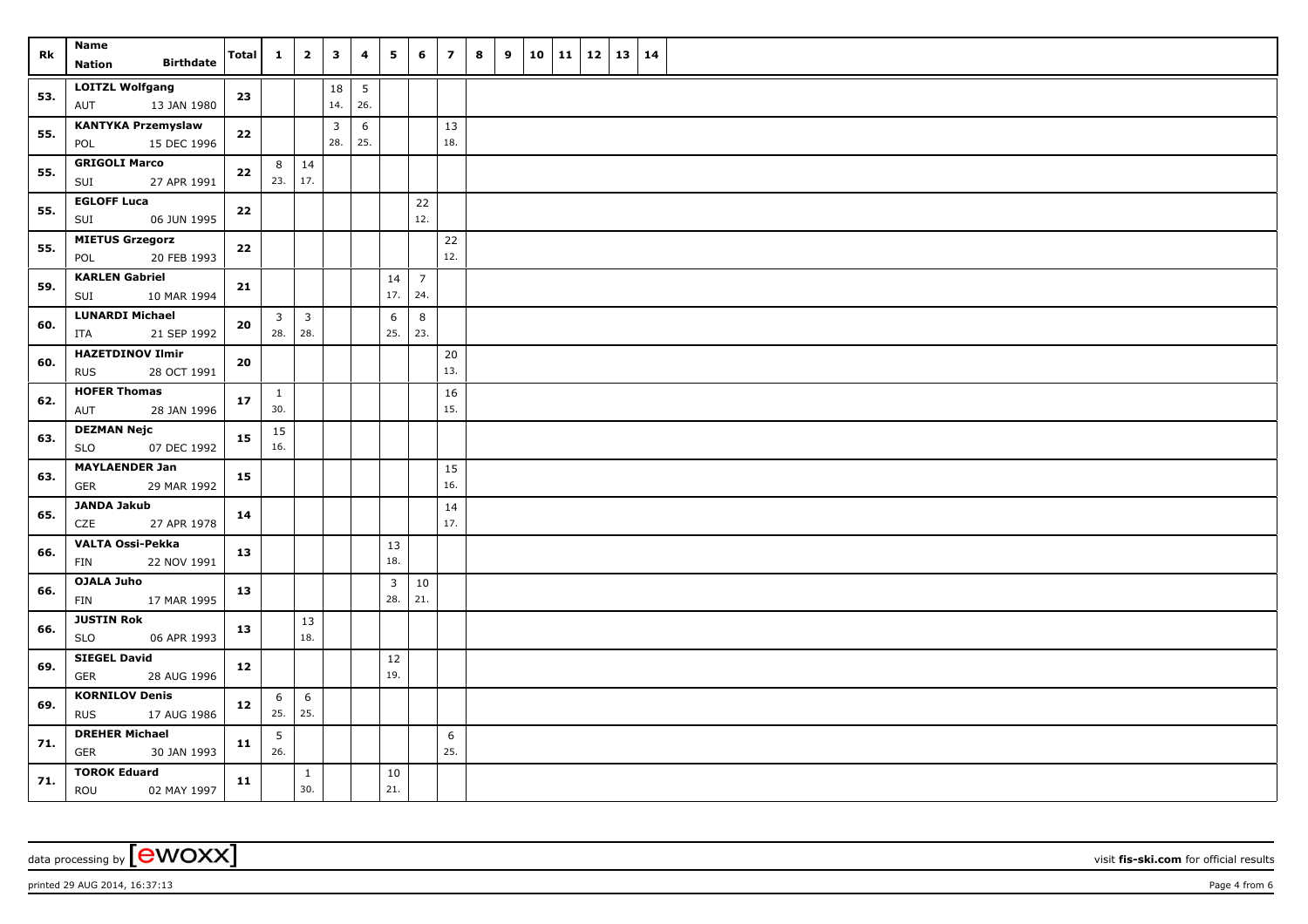| Rk  | Name<br><b>Birthdate</b><br><b>Nation</b>          | <b>Total</b>            | $\mathbf{1}$                | $\overline{2}$        | $\overline{\mathbf{3}}$ | $\overline{\mathbf{4}}$ | 5                     | 6                     | $\overline{7}$        | 8 | 9 | 10 | 11   12 |  | 13   14 |  |
|-----|----------------------------------------------------|-------------------------|-----------------------------|-----------------------|-------------------------|-------------------------|-----------------------|-----------------------|-----------------------|---|---|----|---------|--|---------|--|
| 73. | <b>WANGLER Niklas</b><br><b>GER</b><br>21 MAR 1993 | 10                      |                             |                       |                         |                         |                       |                       | 10<br>21.             |   |   |    |         |  |         |  |
| 74. | <b>ASCHENWALD Philipp</b><br>12 NOV 1995<br>AUT    | 9                       |                             |                       |                         |                         |                       |                       | 9<br>22.              |   |   |    |         |  |         |  |
| 74. | <b>HAMANN Martin</b><br>GER<br>10 APR 1997         | 9                       |                             |                       |                         |                         |                       | 9<br>22.              |                       |   |   |    |         |  |         |  |
| 76. | <b>SAKALA Filip</b><br>CZE<br>21 MAY 1996          | 5                       |                             |                       |                         |                         |                       |                       | 5<br>26.              |   |   |    |         |  |         |  |
| 76. | <b>REISENAUER Janni</b><br>07 NOV 1997<br>AUT      | 5                       |                             |                       |                         |                         | 5<br>26.              |                       |                       |   |   |    |         |  |         |  |
| 76. | <b>CECON Federico</b><br>11 JUN 1994<br>ITA        | 5                       |                             |                       | $\overline{4}$<br>27.   | $\mathbf{1}$<br>30.     |                       |                       |                       |   |   |    |         |  |         |  |
| 79. | <b>MOILANEN Lasse</b><br>04 FEB 1995<br>FIN        | 4                       |                             |                       |                         |                         | $\overline{4}$<br>27. |                       |                       |   |   |    |         |  |         |  |
| 79. | <b>ALEXANDER Nicholas</b><br>USA<br>24 AUG 1988    | $\overline{\mathbf{4}}$ |                             | $\overline{4}$<br>27. |                         |                         |                       |                       |                       |   |   |    |         |  |         |  |
| 79. | <b>EGGENHOFER Markus</b><br>11 DEC 1987<br>AUT     | 4                       | $\overline{2}$<br>$29.$ 29. | $\overline{2}$        |                         |                         |                       |                       |                       |   |   |    |         |  |         |  |
| 79. | <b>MURANKA Klemens</b><br>POL<br>31 AUG 1994       | 4                       | $\overline{4}$<br>27.       |                       |                         |                         |                       |                       |                       |   |   |    |         |  |         |  |
| 79. | <b>ALTENBURGER Florian</b><br>AUT<br>02 NOV 1993   | 4                       |                             |                       |                         |                         |                       |                       | $\overline{4}$<br>27. |   |   |    |         |  |         |  |
| 84. | <b>JOHNSON Anders</b><br>23 APR 1989<br>USA        | 3                       |                             |                       |                         |                         |                       |                       | $\overline{3}$<br>28. |   |   |    |         |  |         |  |
| 84. | <b>ILVES Kristjan</b><br>10 JUN 1996<br>EST        | 3                       |                             |                       |                         |                         |                       | $\overline{3}$<br>28. |                       |   |   |    |         |  |         |  |
| 86. | <b>ANTONISSEN Lars</b><br>31 JUL 1995<br>NED       | $\mathbf{2}$            |                             |                       |                         |                         |                       | $\overline{2}$<br>29. |                       |   |   |    |         |  |         |  |
| 86. | ZAPOTOCZNY Andrzej<br>16 OCT 1991<br>POL           | $\mathbf{2}$            |                             |                       |                         |                         |                       |                       | $\overline{2}$<br>29. |   |   |    |         |  |         |  |
| 86. | <b>MIETUS Krzysztof</b><br>POL<br>08 MAR 1991      | $\overline{2}$          |                             |                       |                         |                         | $\overline{2}$<br>29. |                       |                       |   |   |    |         |  |         |  |
| 86. | <b>STURSA Vojtech</b><br>CZE<br>03 AUG 1995        | $\mathbf{2}$            |                             |                       |                         | $\overline{2}$<br>29.   |                       |                       |                       |   |   |    |         |  |         |  |
| 90. | <b>AIGRO Artti</b><br>EST<br>29 AUG 1999           | $\mathbf{1}$            |                             |                       |                         |                         | $\mathbf{1}$<br>30.   |                       |                       |   |   |    |         |  |         |  |
| 90. | <b>PODZORSKI Lukasz</b><br>POL<br>25 JAN 1996      | $\mathbf{1}$            |                             |                       |                         |                         |                       |                       | $\mathbf{1}$<br>30.   |   |   |    |         |  |         |  |

data processing by **CWOXX** wisit **fis-ski.com** for official results

printed 29 AUG 2014, 16:37:13 Page 5 from 6